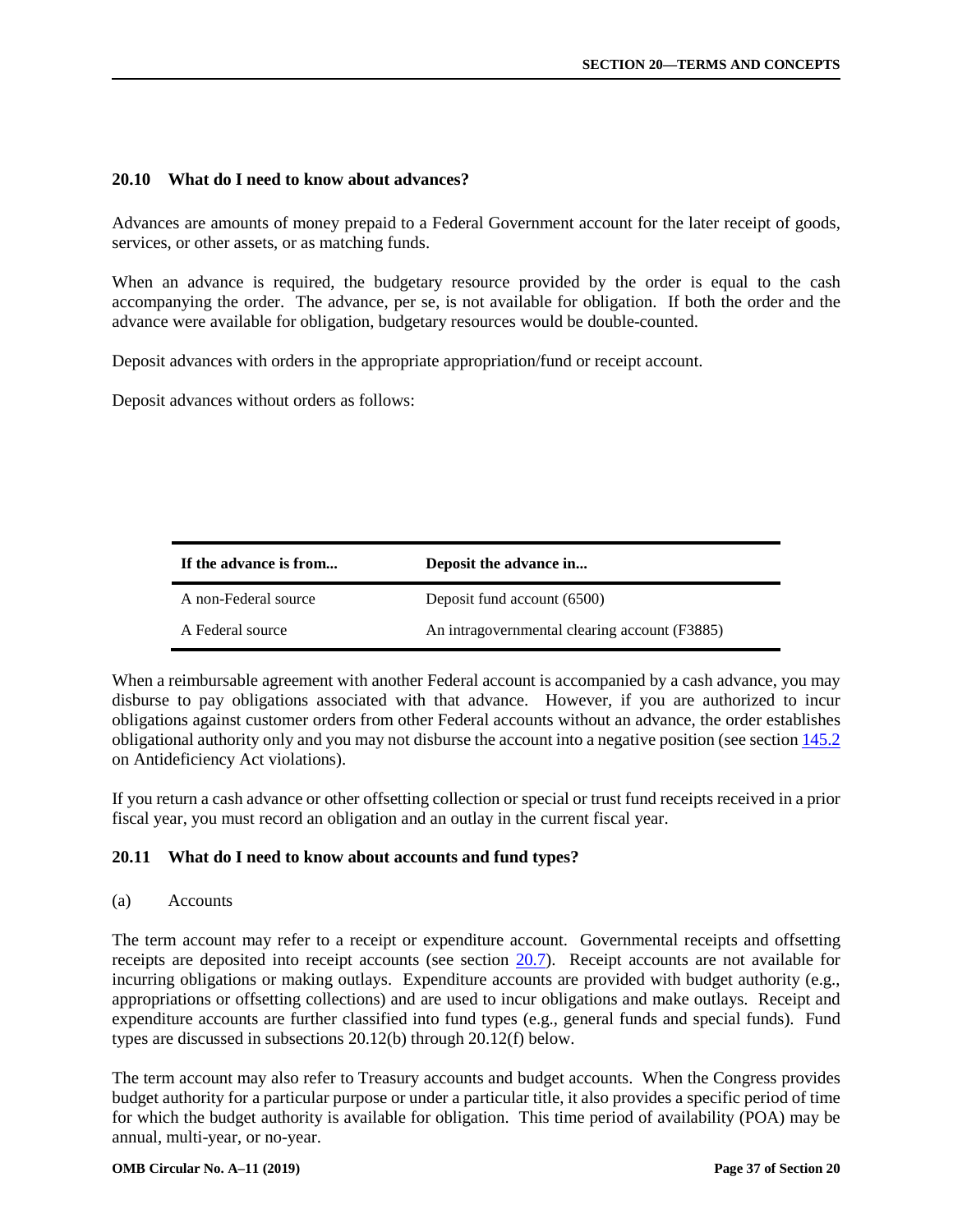Treasury establishes expenditure accounts based on the POA of the resources in the account. That is, Treasury establishes separate accounts with separate Treasury appropriation fund symbols (TAFS) for each POA, i.e., annual, multi-year, or no-year amount. For budget execution, which is governed largely by the Antideficiency Act, you must report data for each of the TAFS expenditure accounts established by Treasury (see section 130).

A budget account generally covers an organized set of activities, programs, or services directed toward a common purpose or goal. For budget formulation, the appropriations and other budget authority provided to TAFS accounts with the same appropriation title for the years covered by the budget are combined and presented as a single account under a single title, e.g., "Salaries and expenses." As an illustration, the FY 2017 column of the program and financing schedule for a "Salaries and expenses" account in the 2019 Appendix would include, as appropriate, outlays made in FY 2017 from the FY 2017 appropriation, the FY 2015–2017 multi-year appropriation, the no-year appropriation, and the five expired annual appropriations (FY 2012 through FY 2016).

For receipt accounts, the budget and Treasury accounts are usually the same.

For information on account identification codes, see section 79.2.

(b) Overview of fund types

Agency activities are financed through general funds, special funds, and revolving funds (public enterprise revolving funds, intragovernmental revolving funds, credit financing accounts), which constitute the Federal funds group, and trust funds and trust revolving funds, which constitute the trust funds group. General, special, and trust fund collections and disbursements may be held temporarily in clearing accounts pending clearance to the applicable account. Agencies account for amounts that are not Government funds in deposit funds. The following table summarizes the characteristics of these funds. The text following the table discusses the types of funds in more depth.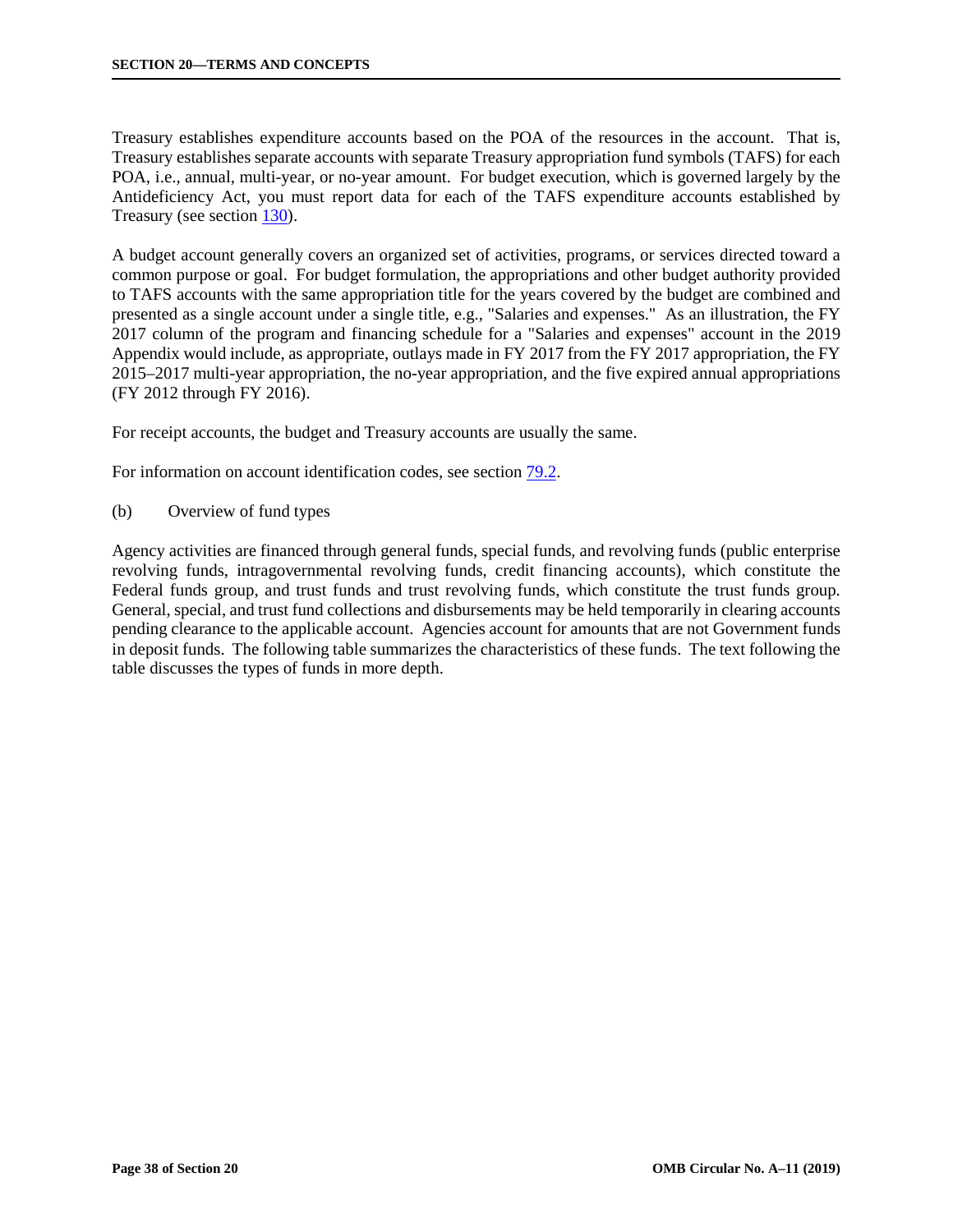| <b>Fund Type/Account</b>                                                                     |                                                                                                                                                                                                                                                                           |                                                                                        |                                               |
|----------------------------------------------------------------------------------------------|---------------------------------------------------------------------------------------------------------------------------------------------------------------------------------------------------------------------------------------------------------------------------|----------------------------------------------------------------------------------------|-----------------------------------------------|
| <b>Treasury Account</b><br><b>Symbol</b>                                                     | What is the purpose of the<br>account?                                                                                                                                                                                                                                    | Are receipt accounts and<br>expenditure accounts<br>linked?                            | Are these funds<br>included in the<br>budget? |
| Federal funds:                                                                               |                                                                                                                                                                                                                                                                           |                                                                                        |                                               |
| General fund receipt<br>accounts<br>$(0000 - 3899)$                                          | Record unearmarked receipts.                                                                                                                                                                                                                                              | No.                                                                                    | Yes.                                          |
| General fund expenditure<br>accounts<br>$(0000 - 3599)$                                      | Record budget authority,<br>obligations, and outlays of<br>general fund receipts and<br>borrowing. Record offsetting<br>collections authorized by law,<br>such as the Economy Act, and<br>associated budget authority,<br>obligations, and outlays.                       | No, general fund<br>appropriations draw from<br>general fund receipts<br>collectively. | Yes.                                          |
| Special fund receipt<br>accounts<br>$(5000 - 5999)$                                          | Record receipts earmarked by law<br>for a specific purpose (other than<br>business-like activity).                                                                                                                                                                        | Yes.                                                                                   | Yes.                                          |
| Special fund expenditure<br>accounts<br>$(5000 - 5999)$                                      | Record budget authority,<br>obligations, and outlays of special<br>fund receipts. Record offsetting<br>collections authorized by law,<br>such as the Economy Act, and<br>associated budget authority,<br>obligations, and outlays                                         | Yes.                                                                                   | Yes.                                          |
| Public enterprise revolving<br>funds<br>$(4000 - 4499)$                                      | Record offsetting collections<br>earmarked by law for a specific<br>purpose and associated budget<br>authority, obligations, and outlays<br>for a business-like activity<br>conducted primarily with the<br>public.                                                       | Not applicable. Collections<br>are credited to the<br>expenditure account.             | Yes. <sup>1</sup>                             |
| Intragovernmental<br>revolving funds (including<br>working capital funds)<br>$(4500 - 4999)$ | Record offsetting collections<br>earmarked by law for a specific<br>purpose and associated budget<br>authority, obligations, and outlays<br>for a business-like activity<br>conducted primarily within the<br>Government.                                                 | Not applicable. Collections Yes.<br>credited to the expenditure<br>account.            |                                               |
| Management funds<br>$(3900-3999)$                                                            | Record the permanent<br>appropriations and expenditures<br>of collections from two or more<br>appropriations to carry out a<br>common purpose or project not<br>involving a continuing cycle of<br>business-type operations. These<br>funds facilitate the administration | Not applicable. Collections<br>credited to the expenditure<br>account.                 | Yes.                                          |

# **CHARACTERISTICS OF FUND TYPES AND THEIR ACCOUNTS**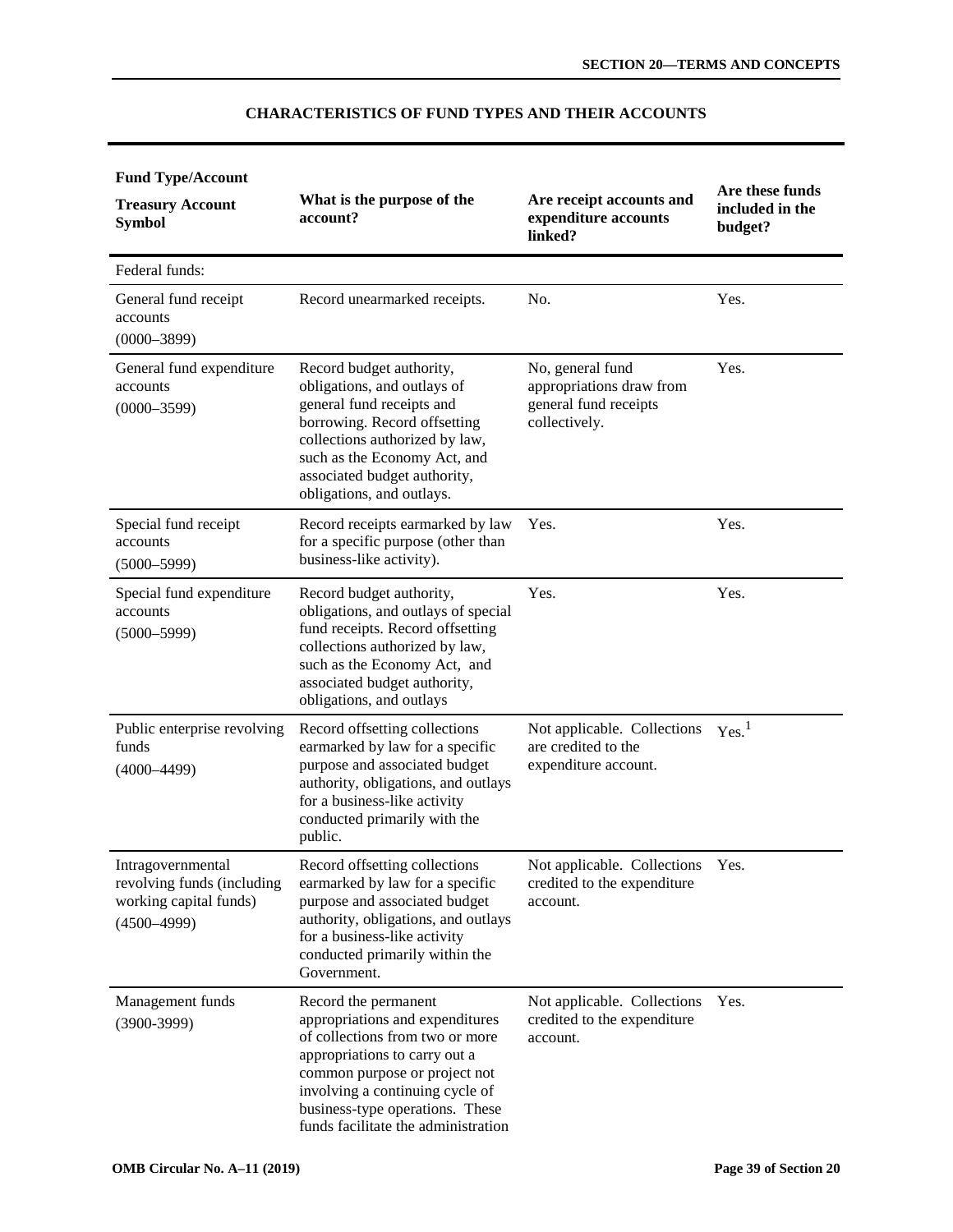| гина туралионн<br><b>Treasury Account</b><br><b>Symbol</b>               | What is the purpose of the<br>account?                                                                                                                                                                                                                                    | Are receipt accounts and<br>expenditure accounts<br>linked?                           | Are these funds<br>included in the<br>budget?                                     |
|--------------------------------------------------------------------------|---------------------------------------------------------------------------------------------------------------------------------------------------------------------------------------------------------------------------------------------------------------------------|---------------------------------------------------------------------------------------|-----------------------------------------------------------------------------------|
|                                                                          | and accounting for<br>intragovernmental activities.                                                                                                                                                                                                                       |                                                                                       |                                                                                   |
| Trust funds:                                                             |                                                                                                                                                                                                                                                                           |                                                                                       |                                                                                   |
| Trust fund receipt<br>accounts                                           | Record receipts earmarked by law<br>for a specific purpose (other than<br>a business-like activity).                                                                                                                                                                      | Yes.                                                                                  | Yes. <sup>1</sup>                                                                 |
| (8000-8399 and 8500-<br>8999)                                            |                                                                                                                                                                                                                                                                           |                                                                                       |                                                                                   |
| Trust fund expenditure<br>accounts<br>$(8000 - 8399)$ and 8500-<br>8999) | Record budget authority,<br>obligations, and outlays of trust<br>fund receipts. Record offsetting<br>collections authorized by law,<br>such as the Economy Act, and<br>associated budget authority,<br>obligations, and outlays.                                          | Yes.                                                                                  | Yes. <sup>1</sup>                                                                 |
| Trust revolving funds<br>$(8400 - 8499)$                                 | Record offsetting collections<br>earmarked by law for a specific<br>purpose and associated budget<br>authority, obligations, and outlays<br>for a business-like activity<br>conducted primarily with the<br>public.                                                       | Not applicable. Collections<br>credited to the expenditure<br>account.                | Yes.                                                                              |
| Other: (non-budgetary)                                                   |                                                                                                                                                                                                                                                                           |                                                                                       |                                                                                   |
| Clearing accounts<br>(F3800-F3885)                                       | Temporarily hold general, special,<br>or trust fund Federal Government<br>collections or disbursements<br>pending clearance to the<br>applicable receipt or expenditure<br>accounts. (Amounts in clearing<br>accounts should not be used to<br>make outlays or payments.) | Not applicable. Deposits<br>and disbursements are<br>recorded in the same<br>account. | Yes, once they are<br>posted to either a<br>receipt or<br>expenditure<br>account. |
| <b>Custodial Clearing</b><br>accounts (3600-3699)                        | Record custodial collections that<br>have no net effect on the budget.                                                                                                                                                                                                    | No.                                                                                   | No.                                                                               |
| Deposit funds<br>$(6000 - 6999)$                                         | Record deposits and<br>disbursements of monies not<br>owned by the Government or not<br>donated to the<br>Government (amounts donated to<br>the Government are deposited in a<br>special or trust fund account).                                                          | Not applicable. Deposits<br>and disbursements are<br>recorded in the same<br>account. | No.                                                                               |

#### **Fund Type/Account**

 $1$  By law, the budget authority and the outlays (net of offsetting collections) of the Postal Service Fund (a revolving fund), and the receipts, budget authority, and outlays of the two social security trust funds (the Old-Age and Survivors Insurance Trust Fund and the Disability Insurance Trust Fund) are excluded from the on-budget totals.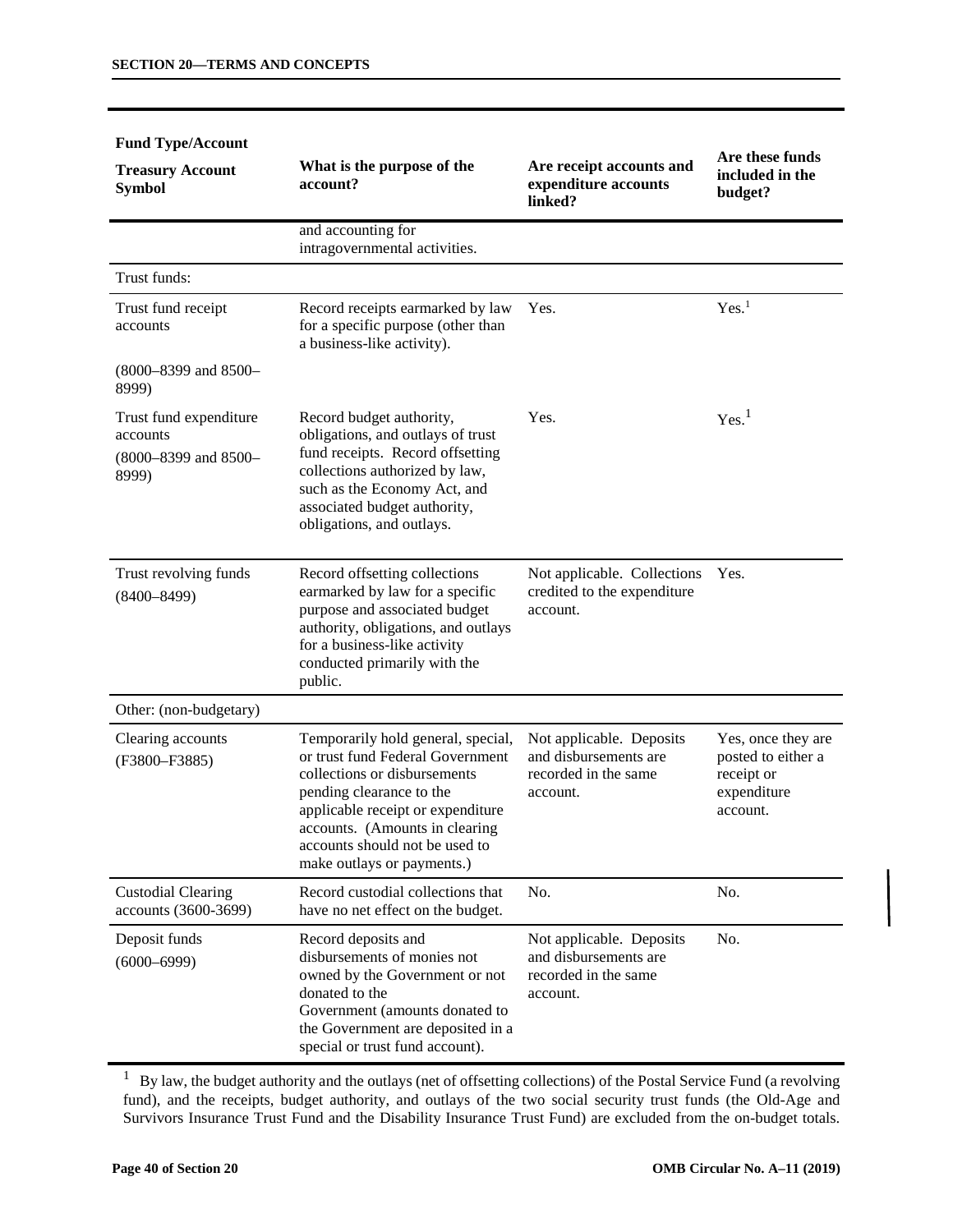The budget documents present these amounts as "off-budget" and adds them to the budget totals to show totals for the Federal Government (sometimes called unified budget totals).

# (c) Federal funds

Federal funds comprise several types of accounts or funds. A general fund receipt account records receipts not earmarked by law for a specific purpose, such as individual income tax receipts. A general fund expenditure account records appropriations from the general fund and the associated transactions, such as obligations and outlays. General fund appropriations draw from general fund receipts collectively and, therefore, are not specifically linked to receipt accounts.

The Federal funds group also includes special funds and revolving funds, both of which earmark collections for spending on specific purposes. We establish a special fund where the law requires us to earmark collections from a specified source to finance a particular program, and the law neither authorizes the fund to conduct a cycle of business-type operations (making it a revolving fund) nor designates it as a trust fund. For example, a law established the Land and water conservation fund, earmarking a portion of rents and royalties from Outer Continental Shelf lands and other receipts to be used for land acquisition, conservation, and recreation programs. The receipts earmarked to a fund are recorded in one or more special fund receipt accounts. More than one receipt account may be necessary to distinguish different types of receipts (governmental, proprietary, etc.) and receipts from significantly different types of transactions (registration fees vs. fines and penalties, for example). The fund's appropriations and associated transactions are recorded in a special fund expenditure account. Most funds have only one expenditure account, even if they have multiple receipt accounts. However, a large fund, especially one with appropriations to more than one agency (such as the Land and water conservation fund), may have more than one expenditure account. The majority of special fund collections are derived from the Government's power to impose taxes, fines, and other compulsory payments, and they must be appropriated before they can be obligated and spent.

Revolving funds conduct continuing cycles of business-like activity. They charge for the sale of products or services and use the proceeds to finance their spending. Instead of recording the collections in receipt accounts (as offsetting receipts), the budget records the collections and the outlays of revolving funds in the same account. The laws that establish revolving funds authorize the collections to be obligated and outlayed for the purposes of the fund without further appropriation. The law of supply and demand is expected to regulate such funds. However, in some cases, the Congress enacts obligation limitations on the funds in appropriations acts as a way of controlling their expenditures (for example, a limitation on administrative expenses). There are two types of revolving funds in the Federal funds group. Public enterprise funds, such as the Postal Service Fund, conduct business-like operations mainly with the public. Intragovernmental funds, such as the Federal Buildings Fund, conduct business-like operations mainly within and between Government agencies.

# (d) Trust funds

Trust funds account for the receipt and expenditure of monies by the Government for carrying out specific purposes and programs in accordance with the terms of a statute that designates the fund as a trust fund (such as the Highway Trust Fund) or for carrying out the stipulations of a trust agreement where the Nation is the beneficiary (such as any of several trust funds for gifts and donations for specific purposes). Like special funds and revolving funds, trust funds earmark collections for spending on specific purposes. Many of the larger trust funds finance social insurance payments for individuals, such as Social Security, Medicare, and unemployment compensation. Other major trust funds finance military and Federal civilian employees' retirement, highway and mass transit construction, and airport and airway development.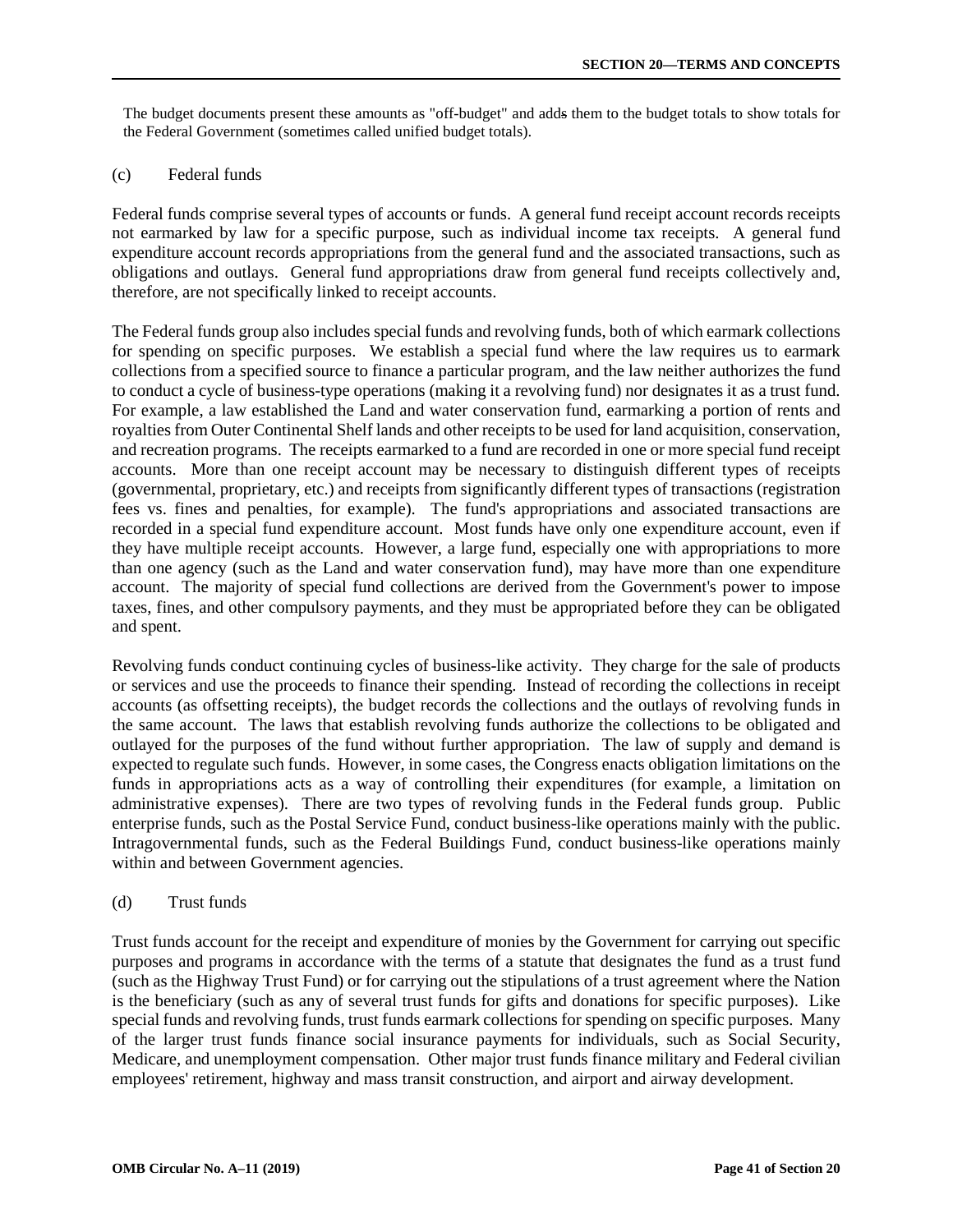A trust fund normally consists of one or more receipt accounts to record receipts and an expenditure account to record the appropriation of the receipts and associated transactions. Some trust funds have multiple receipt accounts for the same reasons that special funds have them. Also, like special funds, large trust funds (such as the Highway Trust Fund) may have multiple expenditure accounts. A few trust funds, such as the Veterans Special Life Insurance fund and the Employees Life Insurance Fund, are established by law as revolving funds. These funds operate the same way as revolving funds in the Federal funds group, and we call them trust revolving funds. They conduct a cycle of business-type operations. The collections are credited to the expenditure account as offsetting collections and their outlays are displayed net of collections in a single expenditure account.

The Federal budget meaning of the term "trust", as applied to trust fund accounts, differs significantly from its private sector usage. In the private sector, the beneficiary of a trust usually owns the trust's assets, which are managed by a trustee who must follow the stipulations of the trust. In contrast, the Federal Government owns the assets of most Federal trust funds, and it can raise or lower future trust fund collections and payments, or change the purposes for which the collections are used, by changing existing laws. There is no substantive difference between these trust funds and special funds or between trust revolving funds and public enterprise revolving funds. Whether a particular fund is designated in law as a trust fund is, in many cases, arbitrary. For example, the National Service Life Insurance Fund is a trust fund, but the Servicemen's Group Life Insurance Fund is a Federal fund, even though both are financed by earmarked fees paid by veterans and both provide life insurance payments to veterans' beneficiaries. There are a few Federal trust funds that are managed pursuant to a trust agreement. These are identified in the budget as "gift funds". In addition, the Government does act as a true trustee on behalf of some entities outside of the Government where it makes no decisions about the amount of these deposits or how they are spent. For example, it maintains accounts on behalf of individual Federal employees in the Thrift Savings Fund, investing them as directed by the individual employee. The Government accounts for such funds in deposit funds (see the section after next).

In cases where the law provides an appropriation from the General Fund of the U.S. Treasury to a trust fund, a general fund expenditure account and an associated trust fund receipt account are used to record the financial transaction that moves resources between fund types.

# (e) Clearing accounts

You use clearing accounts to temporarily account for transactions that you know belong to the Government while you wait for information that will allow you to match the transaction to a specific receipt or expenditure account. For example:

- To temporarily credit unclassified transactions from the public when there is a reasonable presumption that the amounts belong to a Federal Government account other than miscellaneous receipts in the Treasury.
- To temporarily credit unclassified transactions between Federal agencies, including Intragovernmental Payment and Collection (IPAC) transactions.

You should not use clearing accounts to mask an overobligation or overexpenditure of an expenditure account.

# (f) Deposit funds

You use deposit funds to account for monies that do not belong to the Government. This includes monies held temporarily by the Government until ownership is determined (such as earnest money paid by bidders for mineral leases) or held by the Government as an agent for others (such as State and local income taxes